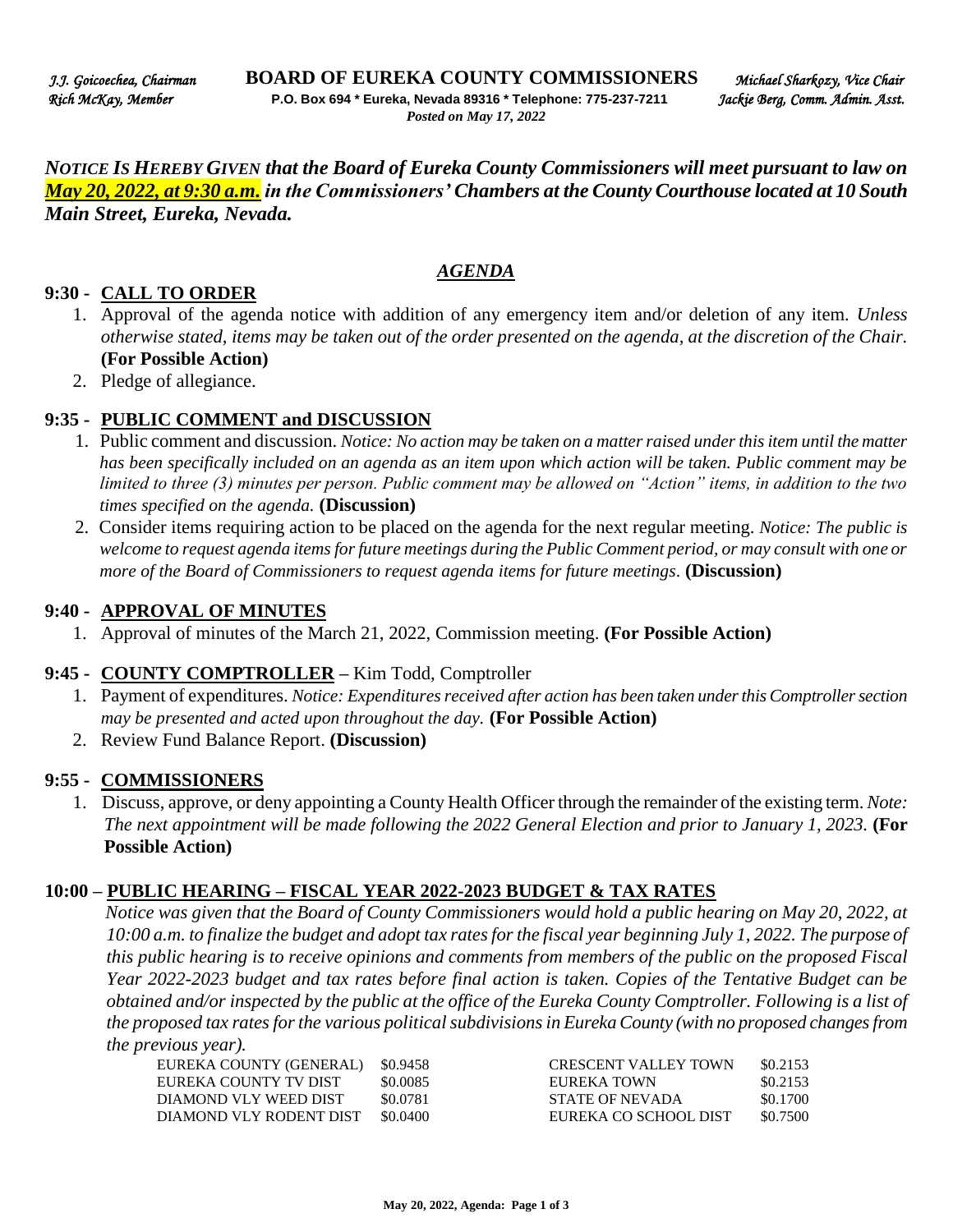## **10:00 – PUBLIC HEARING – FISCAL YEAR 2022-2023 BUDGET & TAX RATES** *– (continued)*

- 1. Open public hearing and invite comments on proposed budget and tax rates. **(Discussion)**
- 2. Discuss, approve, or deny adopting tax rates for Fiscal Year 2022-2023. **(For Possible Action)**
- 3. Discuss, approve, or deny adopting Fiscal Year 2022-2023 Budget and signing top sheets for submission to the Nevada Department of Taxation. **(For Possible Action)**

# **10:10 – SENIOR CENTERS –** Millie Oram, Senior Center Program Director

- 1. Discuss, approve, or deny adopting the new position description of Kitchen Aide/Custodian. **(For Possible Action)**
- 2. Review Hiring Freeze Waiver Justification and consider authorizing the Director to fill the shared (Senior Centers 75%**/**Public Works 25%) position of Kitchen Aide-Custodian. **(For Possible Action)**

## **10:15 – AMBULANCE & EMS** – Kenny Sanders, EMS Director

1. Update report on ambulance and emergency services. **(Discussion)** 

# **10:20 – CLERK RECORDER** – Kathy Bacon-Bowling, Clerk Recorder

- 1. Review Hiring Freeze Waiver Justification and consider authorizing the Clerk Recorder to fill the vacant position of Deputy Clerk Recorder I, II, or III. **(For Possible Action)**
- 2. Discuss, approve, or deny establishing final polling locations, dates, and times, for the 2022 Primary Election, including posting and publishing notice to the public of updated polling locations and schedule. **(For Possible Action)**

## **10:30 – TREASURER** – Pernecia Johnson, Treasurer

- 1. Review Treasurer's Report for April 2022. **(Discussion)**
- **10:35 - SHERIFF –** Jesse Watts, Sheriff
	- 1. Review Hiring Freeze Waiver Justification and consider authorizing the Sheriff to fill the position of Deputy I, II, or III (vacant as of April 27, 2022). **(For Possible Action)**

# **10:40 – COUNTY FACILITIES –** Joyce Jeppesen, Asst. Public Works Director-Admin.

1. Report on activities and projects at County managed facilities. **(Discussion)** 

# **10:45 - PUBLIC WORKS –** Jeb Rowley, Public Works Director

- 1. Report on Public Works projects and activities. **(Discussion)**
- 2. Discuss, approve, or deny a 3/4-inch commercial water service application to serve APN 007-396-27 located in Devil's Gate GID District #2, and all matters properly relating thereto. **(For Possible Action)**
- 3. Provide direction to staff for CMAR (Construction Manager at Risk) selection process for the County-wide Road Rehabilitation & Utility Improvement Project (this will be a multi-year project), including establishment of CMAR selection committee, and all matters properly relating thereto. **(For Possible Action)**
- 4. Update and discussion regarding the Eureka Town, Devil's Gate Districts 1&2, and Crescent Valley water systems. Discussion will include, but is not limited to, the following: annual revenue and expenditures, rates, rates increase, rates increase implementation schedule, public hearing, operation and maintenance of each system, capital improvements, and service area. **(Discussion)**
- 5. Discuss, approve, or deny providing direction to staff regarding rates increase process and implementation schedule for the Eureka Town, Devil's Gate Districts 1&2, Crescent Valley Town Water systems, and Eureka Town sewer rates. **(For Possible Action)**

## **11:00 - NATURAL RESOURCES –** Jake Tibbitts, Natural Resources Manager

1. Report on current and emerging natural resource issues affecting Eureka County. **(Discussion)**